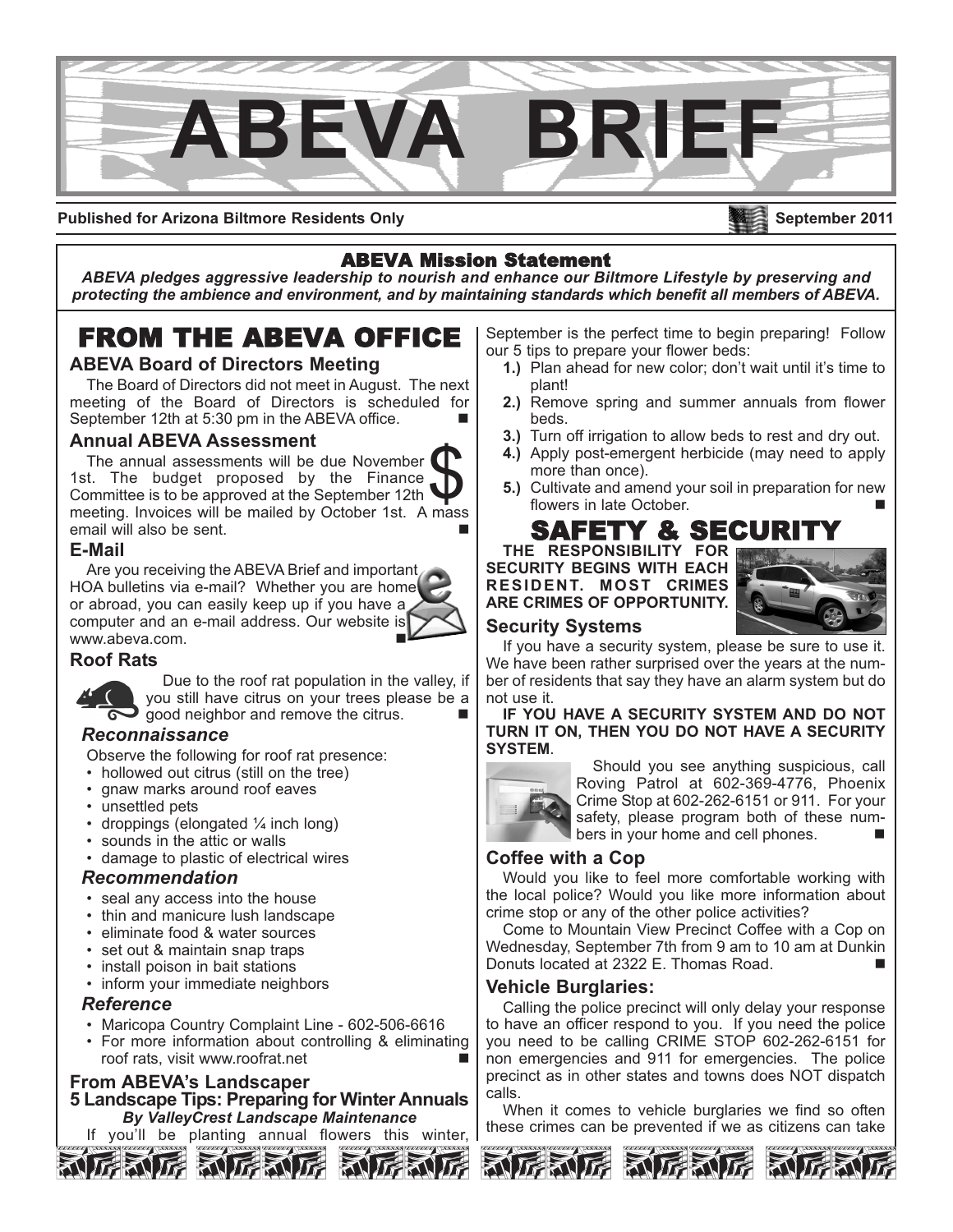

extra steps to account for and secure our personal and valuable items such as; wallets, ipads, ipods, GPS, cell phones, purses, gym bags, luggage, id's, mail, laptops, check books and money etc. It is essential for you to secure these items in a safe place rather than leaving them in the passenger compartment of your vehicle in plain view for all to see. Do not rely on tint, an alarm, locked car or other devices to protect your valuables. For example your vehicle has tint the bad guy places a small flashlight up to the vehicles window it minimizes the light helping to conceal him and reveal all the contents within your vehicle, they observe your valuables, but you have a locked door. The window punch the bad guy has is going to break the window, the tint that protects you from the sun and in your minds conceals your valuables will likely hold most of the window together and benefit the bad guy from the shattering sound a window produces when its broken. The vehicle alarm will likely go off but before anyone notices or pays attention to "another car alarm" the bad guy will be long gone with your belongings, leaving you with hours of clean up and reporting to police and insurance companies.

If possible do not leave articles of clothing on the seats, burglars are known for breaking into cars in search of what may be hidden under the sport coat or jacket we've covered our valuables with.

The moral of this story is if you do not want to be victimized take your valuables with you or secure them in a safe place such as a trunk then disable or lock the internal trunk latch so it cannot be accessed from within your car.

These crimes are easy to blame on one type of person but in fact we see all walks of life committing vehicle burglaries. Burglary is a crime of opportunity; if the opportunity presents itself for anyone who feels they need what you have and they think they can get away with it, they will likely attempt to take it. It's not just meth heads rummaging for change, many other types of people including juveniles are committing these crimes often times looking to obtain identities, bank cards, mail, etc. It may surprise you, but it is very easy to become a victim of identity theft or fraud with the original crime being a vehicle burglary. It all depends what items the bad guy is able to steal. It's even easier for the bad guys to pawn your items or sell them on the street for pennies on the dollar leaving you with a headache and them with a few bucks in their pockets.

The point here is report all suspicious people/vehicles to the police via a phone call to crime stop 602-262-6151 or 911 if it is an emergency. Be cautious not to stereotype certain groups of people while ignoring others. It may be the other guy or both you need to be reporting. Be a good witness, obtain good descriptions and directions of travel and know your location.

#### **Ben Carro, Community Action Officer Mountain View Precinct, 602-320-0394**

We have several events and meetings coming up in the next couple of months and wanted to share the dates with you in case you are interested in attending.

*Aug. 30* Metal Theft presentation Mountain View Precinct

2075 E. Maryland Ave. - 9:00 am - 10:00 am



| Sept. 17        | Phoenix Neighborhood Patrol Training      |
|-----------------|-------------------------------------------|
|                 | <b>Mountain View Precinct</b>             |
|                 | 2075 E. Maryland - 8:00 am-3:00pm         |
| Sept. 24        | Community Event "Family Fun"              |
|                 | <b>Mountain View Precinct</b>             |
|                 | 2075 E. Maryland Ave. - 8:00 am-12:00 pm  |
| <b>Sept. 27</b> | <b>Block Watch Advisory Board Meeting</b> |
|                 | (open to public)                          |
|                 | <b>Mountain View Precinct</b>             |
|                 | 2075 E. Maryland Ave. 6:30 pm - 8:30 pm   |
| Oct. 15         | Getting Arizona Involved in               |
|                 | Neighborhood (GAIN),                      |
|                 | In your neighborhoods                     |
|                 |                                           |

### MEETINGS & LUNCHEONS

#### **Camelback East Village Planning Committee**

The next meeting is scheduled for Tuesday, September 6th at 6:00 pm at the Devonshire Senior Center, 2802 E. Devonshire (one block north of Indian School Road.) The meetings are open to the general public. For additional information or to confirm the meeting has not been cancelled or changed, please call Marc Thornton, Camelback East Village Planner at 602-261-8701 or visit the website at http://www.phoenix.gov/PUBMEETC/indxhtml.html.

#### **Biltmore Ladies Lunch Club (BLLC)**

For women who live or work in the Biltmore area, the BLLC (Biltmore Ladies' Lunch Club) plans to meet for lunch at Frank and Albert's each month at 11:45 am.

The ladies will be ordering off of the menu, with separate checks. Depending upon the size of our group each month, in exchange for the privilege of being able to order off of the menu and have separate checks and use our ABEVA discount cards, our meals may be delayed for up to an hour, depending upon how busy the restaurant is on that particular day. So, please, be patient if that happens!

Each month you will be asked to RSVP by the night before if you're planning to attend. If you've said you were coming and something comes up that you can't, please let us know so that we won't be reserving needed restaurant seating. The days for lunch will vary to try and prevent someone from not being able to attend because they have other, regularly scheduled lunch meetings on a certain day of the month.

To RSVP, contact La Rita Mason at lrmason@ arn.net by Tuesday, September 13th if you're planning on attending the September 14th luncheon. It will be at Frank and Albert's at the Arizona Biltmore Hotel at 11:45 am on the patio with Renata Grieco as Coordinating Hostess.

#### *To do advanced planning:*

Frank and Albert's - Arizona Biltmore Hotel-Wednesday, October 12th - 11:45 am - On the Patio-Renata Grieco as Coordinator Hostess

Frank and Albert's - Arizona Biltmore Hotel-Thursday, November 10th - 11:45 am - Main Restaurant - Sherry Hauser as Coordinator Hostess

Frank and Albert's - Arizona Biltmore Hotel - Thursday, December 8th - 11:45 am - Main Restaurant - Sherry Hauser as Coordinator Hostess new settlement of December 1988. ■









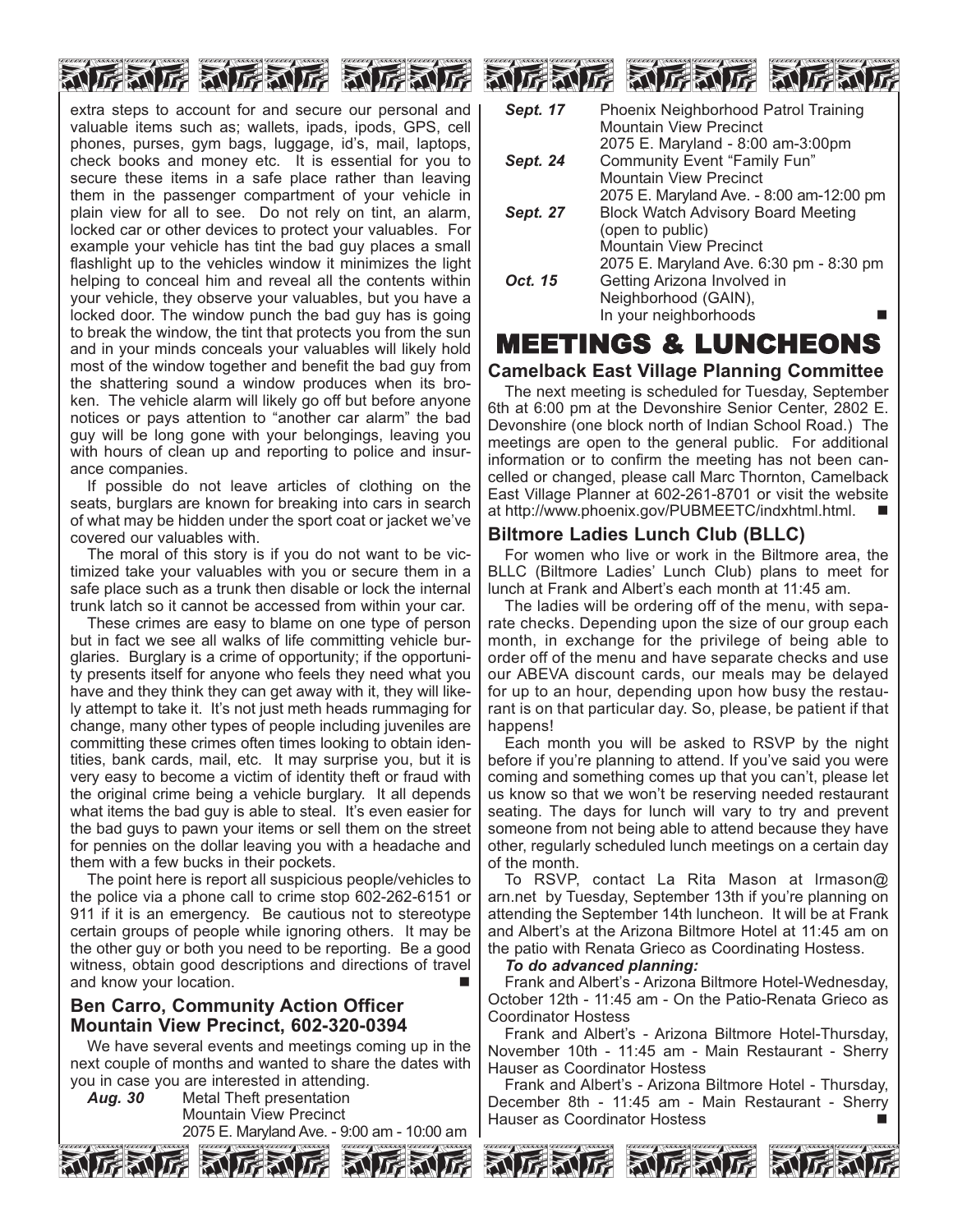

# NG NG NG NG NG NG NG NG NG NG NG NG



The Biltmore Networking Group organizes a monthly happy hour for professionals, businesspeople, residents and anyone who enjoys the Biltmore area to meet and network. Professionals from a wide variety of industries attend including finance, fine arts, government, hospitality, law, marketing, medi-



cine, real estate, technology and many more. There is usually a group of about 60-80 people attending. With the demographics of the Biltmore community, you are sure to make the contacts you desire.

This month's happy hour is planned for September 1st from 5:30 to 7:30 p.m. at the Omaha Steak House Garden Lounge inside the Embassy Suites Phoenix Biltmore at 2630 East Camelback Road. You may reach them by calling (602) 955-3992. There is no need to RSVP, and there is never a charge to attend these events, so please feel free to stop by.

If you have any questions or would like to be added to the email list for monthly announcements, please contact Shahpar Shahpar at Tiffany & Bosco, P.A. at ss@tblaw.com or call her at (602) 255-6020. Shahpar is an attorney with the law firm of Tiffany & Bosco, and she founded the Biltmore Networking Group in 2003.

#### **Biltmore Area Partnership Networking Luncheon**



The September 27th Biltmore Area Partnership luncheon will be held at Seasons52 located at Biltmore Fashion Park. The guest speaker will be Stephen Grubbs, who works with the City of Phoenix Aviation Department. He is currently the Projects Administrator overseeing the operational readiness for the PHX Sky Train responsible for the safe, secure and efficient operation for all passengers riding the PHX Sky Train. He has also held previous positions in Operations as well as in the Planning and Environmental Division. Stephen began his career in aviation as a young air traffic controller in the United States Marine Corps and earned his Bachelor of Science degree in Aviation Management from Southern Illinois University. Stephen's presentation is, "All Aboard! PHX Sky Train Coming in Early 2013."

Reservations are required by Friday, September 23, 2011. Networking will be from 11:30 am to 12:00 noon, when lunch will be served. The guest will address the attendees from 12:30 to 1:00 pm. The cost is \$25.00 for members and \$35 for non-members. For additional information, please call Ed Rossi at (602) 957-6483. Reservations and checks should be sent to Biltmore Area Partnership, 3104 East Camelback Road, #174, Phoenix, Arizona 85016.

#### **Fifth Annual Taste of Biltmore**

National Bank of Arizona's Fifth Annual Taste of Biltmore event will be on Thursday, October 6th from 6:00 pm to 8:00 pm. The \$10.00 admission fee includes valet parking and will benefit the AZ Centennial Commissions Nonprofit Foundation.

# NEWS FROM ABEVA NEIGHBORS

#### **Wrigley Mansion**

The Wrigley Mansion is open for tours, lunch, happy hour, and dinner on September 1st.

- Tours Wednesday-Saturday 10:00 am, 1:00 pm, and 3:00 pm
- Lunch Wednesday-Saturday 11:00 am-3:00 pm
- Dinner Friday and Saturday 5:00 pm-9:00 pm
- Happy Hour Friday and Saturday 4:00 pm-7:00 pm
- Sunday Brunch and Fireside will not open until October 2nd.



### **ABEVA Board of Directors**

**James Bell, President Mark Monserez, Vice President Steve Goldston, Treasurer Marcia Finberg, Secretary Richard Arroyo David Damron Camille Ercolano Steve Hoffman Judith Shafkind Harvey Shrednick Jay Swart**

**ABEVA Office Information 2525 East Arizona Biltmore Circle, Building D, Ste. 145 Phoenix, Arizona 85016 Hours Mon.-Fri. 8:30 am-5 pm 602-955-1003 phone 602-955-1144 fax Roberta Peterson - Exec. Dir. email: rpeterson@abeva.com Beryl Ross - Executive Assistant & Notary - bross@abeva.com Roving Patrol: 602-369-4776 Police Dept. Non-Emergency: 602-262-6151 Resort Truck Parking on ABC Hotline 602-954-2573**



#### **Website Information**

Sign on to visit the website by going to www.abeva.com. If you do not yet have a login name and password, from the menu on the left choose e-forms, then choose login request, fill out the required information and click submit. We will send your pre-assigned login name and password back by email. You may read board minutes and the *ABEVA Brief* online. n

和厉利厉